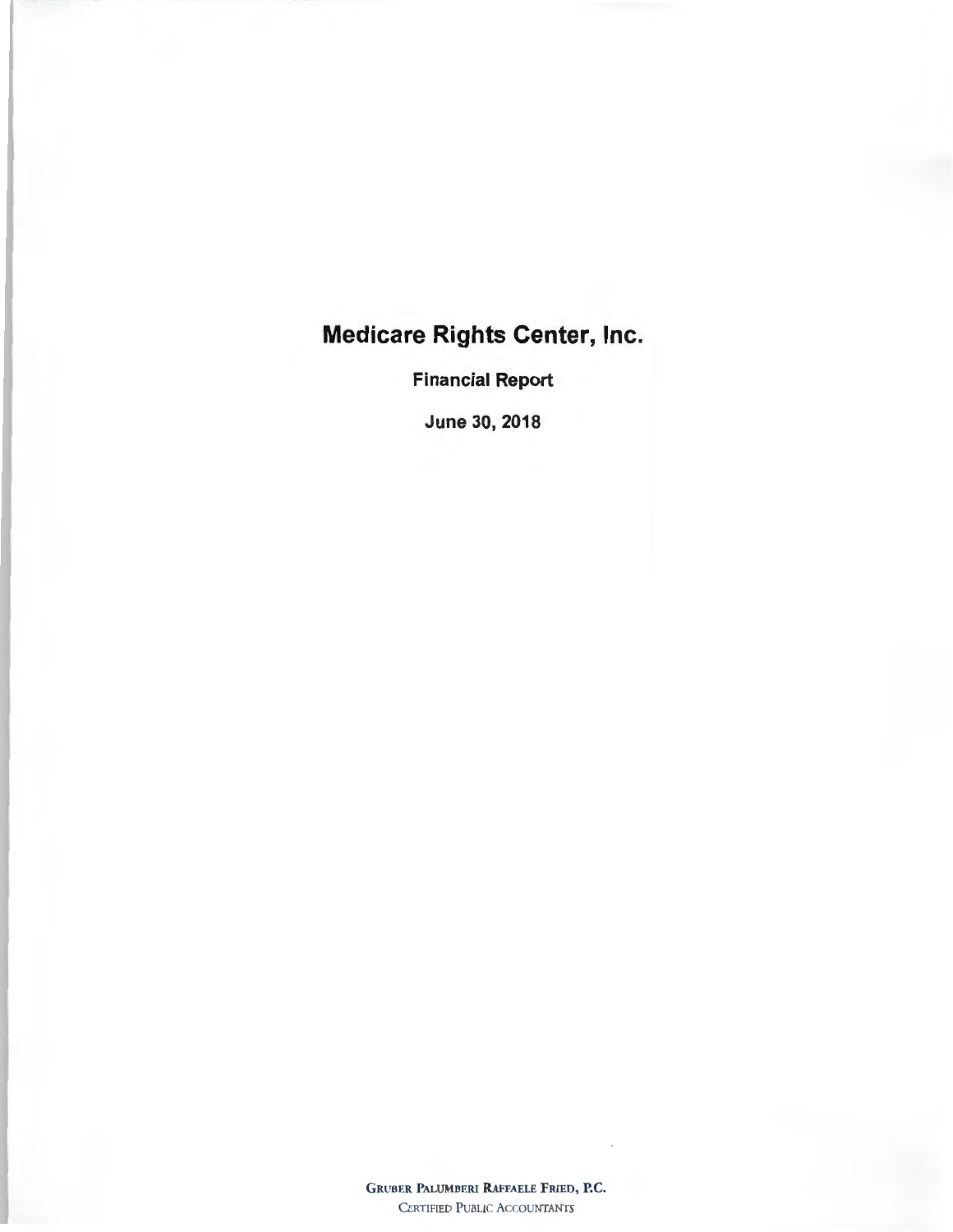# TABLE OF CONTENTS

| <b>Financial Statements</b><br>3<br><b>Statements of Financial Position</b><br><b>Statements of Activities</b><br>4<br>5<br><b>Statements of Functional Expenses</b><br>6<br><b>Statements of Cash Flows</b><br><b>Notes to Financial Statements</b> | Independent Auditor's Report | $1 - 2$ |
|------------------------------------------------------------------------------------------------------------------------------------------------------------------------------------------------------------------------------------------------------|------------------------------|---------|
|                                                                                                                                                                                                                                                      |                              |         |
|                                                                                                                                                                                                                                                      |                              |         |
|                                                                                                                                                                                                                                                      |                              |         |
|                                                                                                                                                                                                                                                      |                              |         |
|                                                                                                                                                                                                                                                      |                              |         |
|                                                                                                                                                                                                                                                      |                              | 7-17    |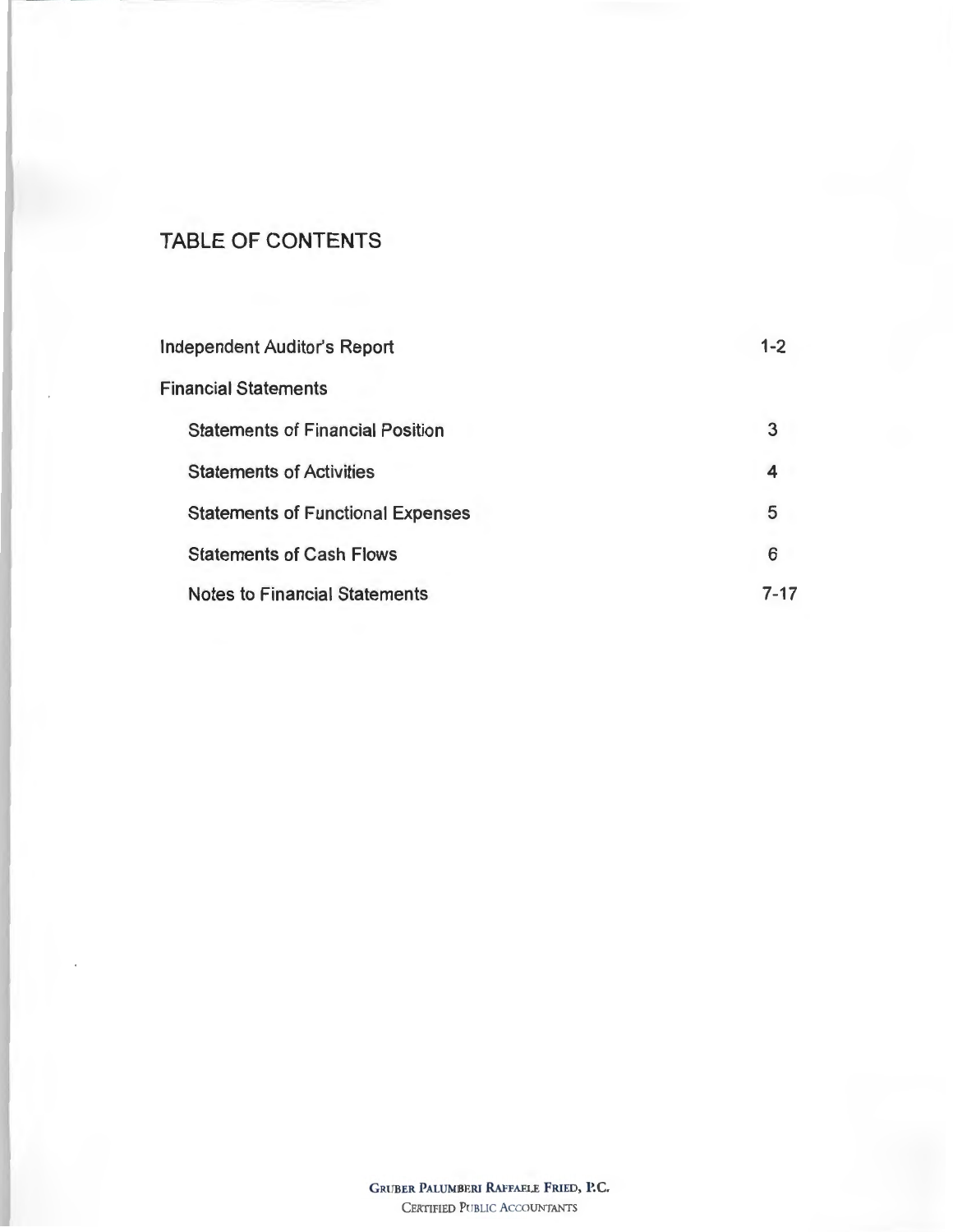# GRUBER PALUMBERI RAFFAELE, PC.

CERTIFIED PUBLIC ACCOUNTANTS SEVEN PENN PLAZA, NEW YORK, NY 10001 TELEPHONE: (212) 532-8261 FAX: (212) 532-9707

#### **Independent Auditor's Report**

### To the Board of Directors of **Medicare Rights Center, Inc.**

We have audited the accompanying financial statements of Medicare Rights Center, Inc. ("Medicare Rights"), a not-for-profit organization, which comprise the statements of financial position as of June 30, 2018 and 2017, and related statements of activities, functional expenses and cash flows for the years then ended, and the related notes to the financial statements.

#### **Management's Responsibility for the Financial Statements**

Management is responsible for the preparation and fair presentation of these financial statements in accordance with accounting principles generally accepted in the United States of America; this includes the design, implementation, and maintenance of internal control relevant to the preparation and fair presentation of financial statements that are free from material misstatement, whether due to fraud or error.

#### **Auditor's Responsibility**

Our responsibility is to express an opinion on these financial statements based on our audits. We conducted our audits in accordance with auditing standards generally accepted in the United States of America. Those standards require that we plan and perform the audits to obtain reasonable assurance about whether the financial statements are free from material misstatement.

An audit involves performing procedures to obtain audit evidence about the amounts and disclosures in the financial statements. The procedures selected depend on the auditors' judgment, including the assessment of the risks of material misstatement of the financial statements, whether due to fraud or error. In making those risk assessments, the auditor

-1-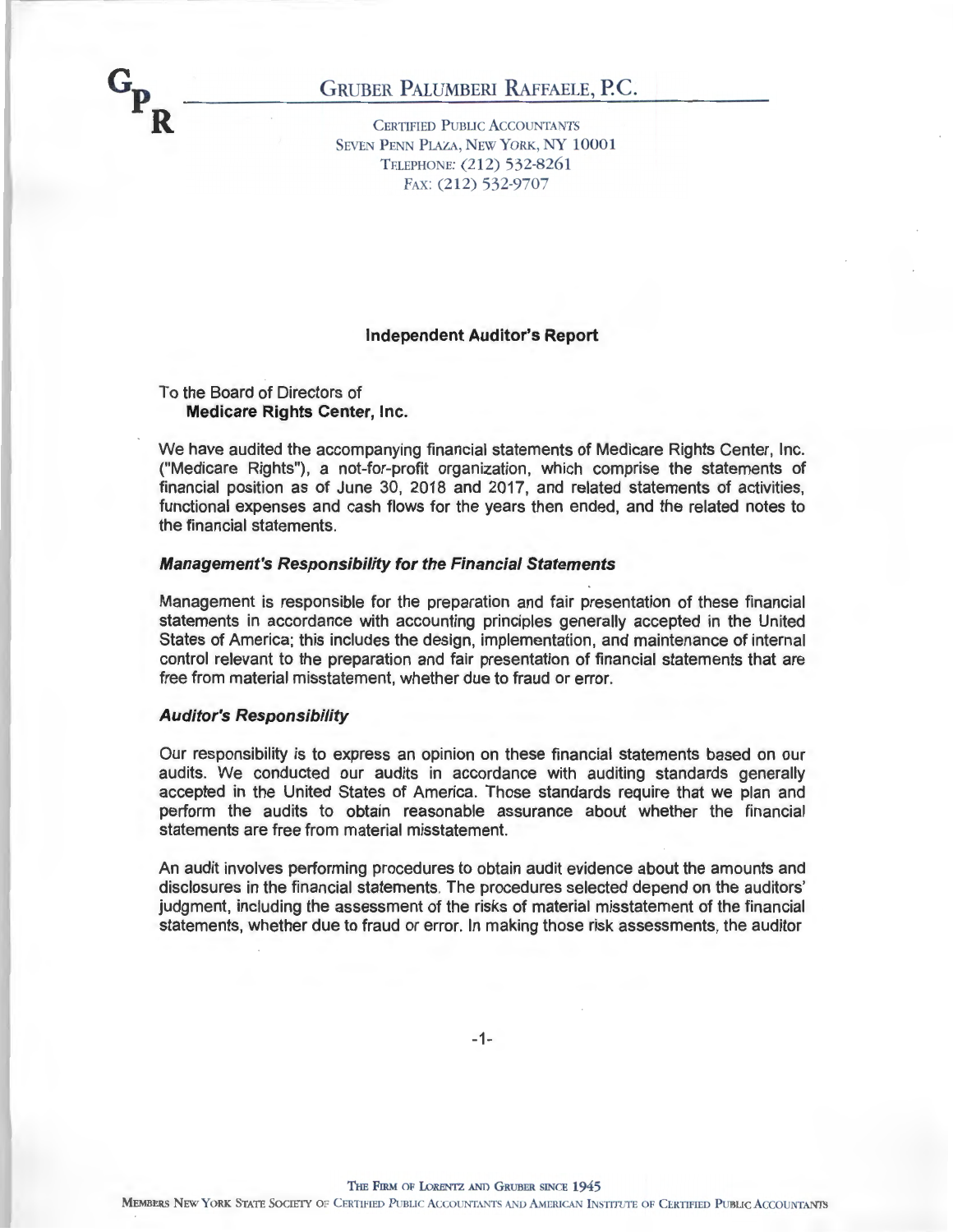considers internal control relevant to the entity's preparation and fair presentation of the financial statements in order to design audit procedures that are appropriate in the circumstances, but not for the purpose of expressing an opinion on the effectiveness of the entity's internal control. Accordingly, we express no such opinion. An audit also includes evaluating the appropriateness of accounting policies used and the reasonableness of significant accounting estimates made by management, as well as evaluating the overall presentation of the financial statements.

We believe the audit evidence we have obtained is sufficient and appropriate to provide a basis for our audit opinion.

#### **Opinion**

In our opinion, the financial statements referred to above present fairly, in all material respects, the financial position of Medicare Rights Center, Inc. as of June 30, 2018 and 2017, and the changes in its net assets and its cash flows for the years then ended in accordance with accounting principles generally accepted in the United States of America.

Gruber Palumberi Raffaele Fried, P.C.

New York, NY February 5, 2019

-2-

GRUBERI PALUMBERI RAFFAELE FRIED, P.IC. CERTFIED PUBLIC ACCOUNTANTS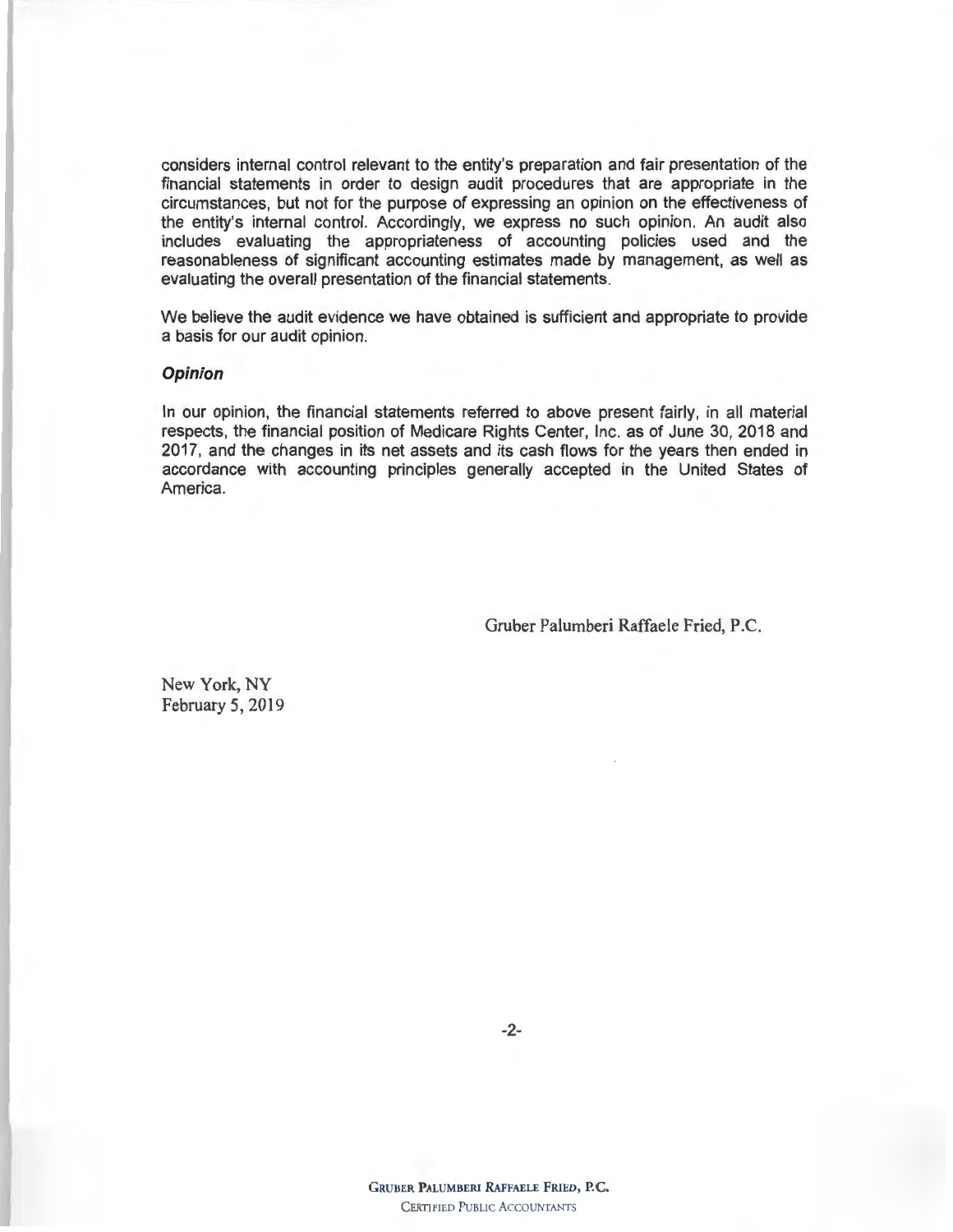**Statements of Financial Position**

**June 30, 2018 And 2017**

| <b>ASSETS</b>                                             | 2018            | 2017            |
|-----------------------------------------------------------|-----------------|-----------------|
| Current assets:                                           |                 |                 |
| Cash and cash equivalents                                 | \$<br>1,658,832 | \$<br>1,657,438 |
| Investments                                               | 583,428         | 533,360         |
| Contracts receivable                                      | 488,082         | 504,805         |
| Grants and contributions receivable                       | 72,775          | 220,456         |
| Prepaid expenses and other assets                         | 16,909          | 12,748          |
| Total current assets                                      | 2,820,026       | 2,928,807       |
| Other assets                                              | 604             | 604             |
| Property and equipment - net                              | 23,983          | 28,638          |
| <b>Total assets</b>                                       | \$<br>2,844,613 | \$<br>2,958,049 |
|                                                           |                 |                 |
| LIABILITIES AND NET ASSETS<br><b>Current liabilities:</b> |                 |                 |
| Accounts payable and accrued expenses                     | 127,071         | 116,713         |
|                                                           |                 |                 |
| <b>Total current liabilities</b>                          | 127,071         | 116,713         |
| Deferred rent and lease incentive liabilities             | 15,833          |                 |
| <b>Total liabilities</b>                                  | 142,904         | 116,713         |
|                                                           |                 |                 |
| Net assets:                                               |                 |                 |
| Unrestricted:                                             |                 |                 |
| Board designated quasi endowment<br>Undesignated          | 583,428         | 533,360         |
|                                                           | 1,872,954       | 1,758,580       |
| <b>Total unrestricted assets</b>                          | 2,456,382       | 2,291,940       |
| <b>Temporarily restricted</b>                             | 245,327         | 549,396         |
| Total net assets                                          | 2,701,709       | 2,841,336       |
| Total liabilities and net assets                          | \$<br>2,844,613 | \$<br>2,958,049 |

The accompanying notes are an integral part of these financial statements.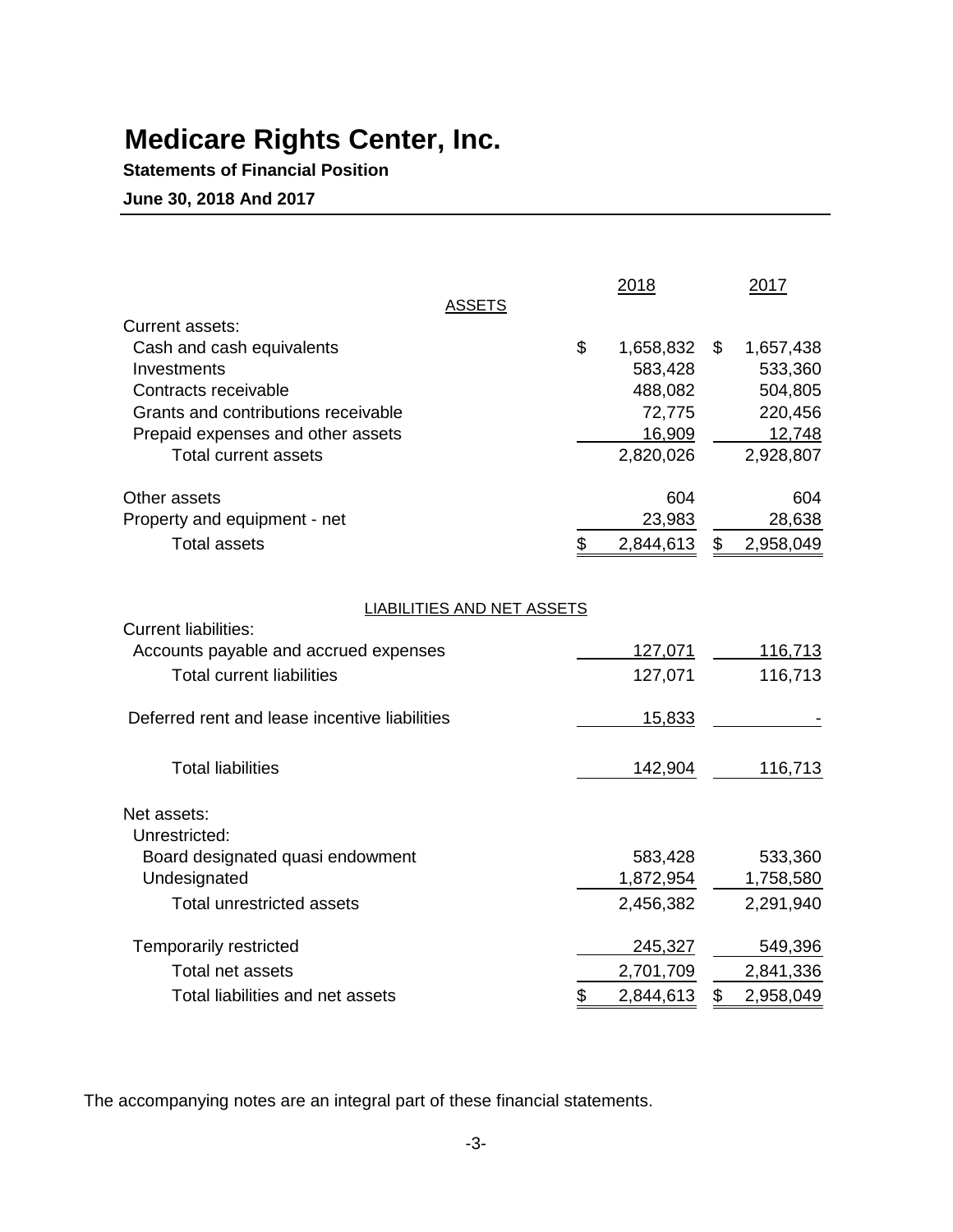# **Statements of Activities**

# **For The Years Ended June 30, 2018 And 2017**

|                                          | 2018 |              |  |             |    |            | 2017            |    |             |   |           |
|------------------------------------------|------|--------------|--|-------------|----|------------|-----------------|----|-------------|---|-----------|
|                                          |      |              |  | Temporarily |    |            |                 |    | Temporarily |   |           |
|                                          |      | Unrestricted |  | Restricted  |    | Total      | Unrestricted    |    | Restricted  |   | Total     |
| Revenues and support:                    |      |              |  |             |    |            |                 |    |             |   |           |
| Contract services                        | \$   | 2,117,495 \$ |  |             | S. | 2.117.495  | $$2,239,670$ \$ |    |             | S | 2,239,670 |
| Grants and contributions                 |      | 346,269      |  | 661.946     |    | 1,008,215  | 165,654         |    | 1,183,223   |   | 1,348,877 |
| Donated services                         |      | 78,018       |  |             |    | 78,018     | 162,268         |    |             |   | 162,268   |
| Other revenue                            |      | 67.914       |  |             |    | 67,914     | 46.245          |    |             |   | 46,245    |
| Special event                            |      | 436,264      |  |             |    | 436,264    | 457,946         |    |             |   | 457,946   |
| Investment income                        |      | 14,091       |  |             |    | 14,091     | 12,262          |    |             |   | 12,262    |
| Unrealized gains (losses) on investments |      | 37,569       |  |             |    | 37,569     | 58,153          |    |             |   | 58,153    |
| Total revenues and support:              |      | 3,097,620    |  | 661,946     |    | 3,759,566  | 3,142,198       |    | 1,183,223   |   | 4,325,421 |
| Net assets released from restrictions:   |      | 966,015      |  | (966, 015)  |    |            | 1,201,747       |    | (1,201,747) |   |           |
| Total revenues and support               |      | 4,063,635    |  | (304,069)   |    | 3,759,566  | 4,343,945       |    | (18, 524)   |   | 4,325,421 |
| Operating expenses:                      |      |              |  |             |    |            |                 |    |             |   |           |
| Program services                         |      | 3,219,429    |  |             |    | 3,219,429  | 3,323,082       |    |             |   | 3,323,082 |
| Supporting services:                     |      |              |  |             |    |            |                 |    |             |   |           |
| Management and general                   |      | 319.571      |  |             |    | 319,571    | 315,822         |    |             |   | 315,822   |
| Fundraising-general                      |      | 235.514      |  |             |    | 235,514    | 244,677         |    |             |   | 244,677   |
| Fundraising-special event                |      | 124,679      |  |             |    | 124,679    | 127,374         |    |             |   | 127,374   |
| Total operating expenses                 |      | 3,899,193    |  | ٠           |    | 3,899,193  | 4,010,955       |    |             |   | 4,010,955 |
| Change in net assets                     |      | 164,442      |  | (304,069)   |    | (139, 627) | 332,990         |    | (18, 524)   |   | 314,466   |
| Net assets, beginning of year            |      | 2,291,940    |  | 549,396     |    | 2,841,336  | 1,958,950       |    | 567,920     |   | 2,526,870 |
| Net assets, end of year                  |      | 2,456,382    |  | 245,327     | \$ | 2,701,709  | \$2,291,940     | \$ | 549,396     |   | 2,841,336 |

The accompanying notes are an integral part of these financial statement.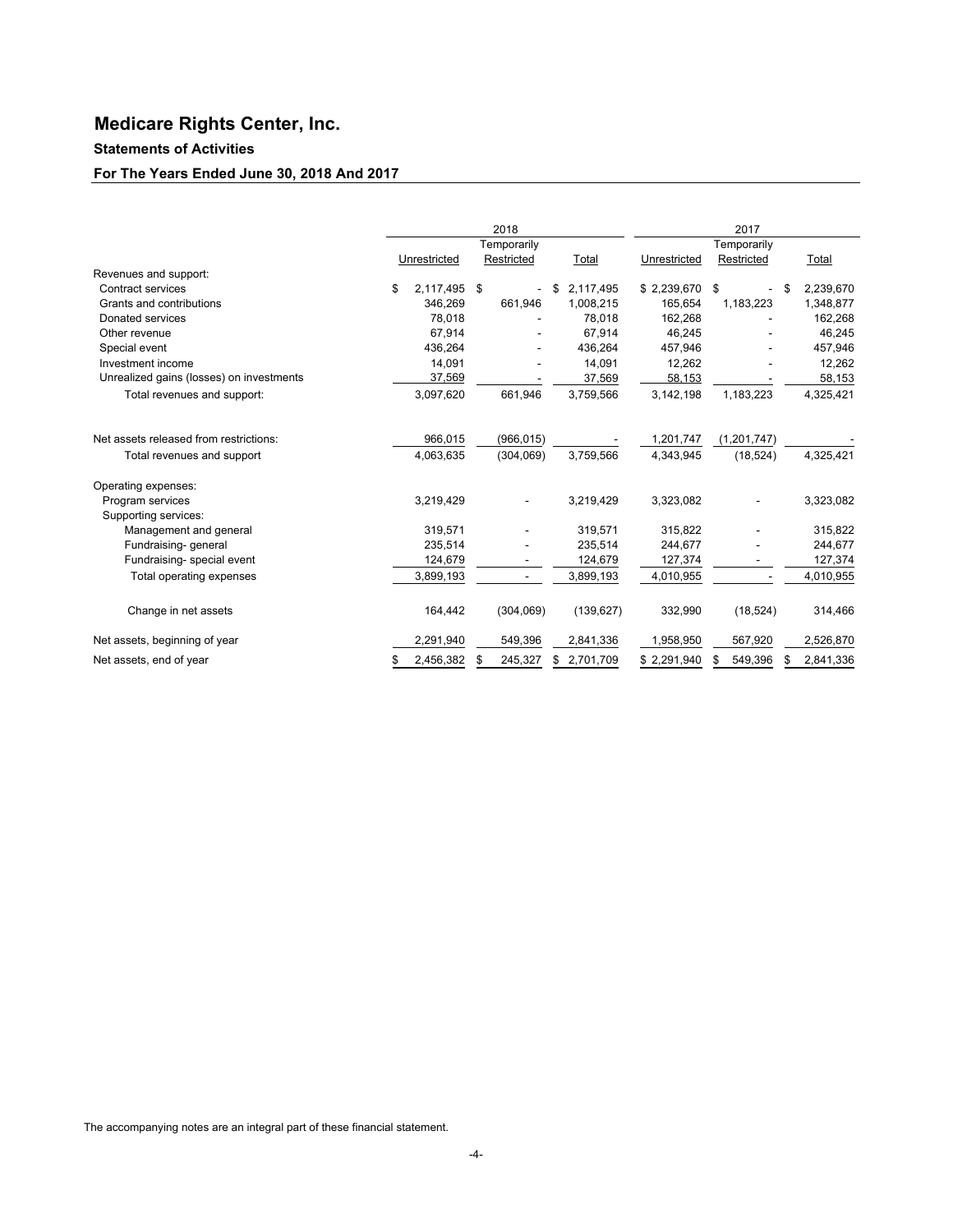#### **Statements of Functional Expenses For The Years Ended June 30, 2018 And 2017**

|                                           |   |              |            |     | 2018                       |                          |   |           |   |              |                            |     | 2017        |     |                          |      |           |
|-------------------------------------------|---|--------------|------------|-----|----------------------------|--------------------------|---|-----------|---|--------------|----------------------------|-----|-------------|-----|--------------------------|------|-----------|
|                                           |   |              |            |     | <b>Supporting Services</b> |                          |   |           |   |              | <b>Supporting Services</b> |     |             |     |                          |      |           |
|                                           |   |              | Management |     |                            | Fundraising              |   |           |   |              | Management                 |     |             |     | Fundraising              |      |           |
|                                           |   | Program      | and        |     | Fundraising                | Special                  |   | Total     |   | Program      | and                        |     | Fundraising |     | Special                  |      | Total     |
|                                           |   | Services     | General    |     | General                    | Event                    |   | Expenses  |   | Services     | General                    |     | General     |     | Event                    |      | Expenses  |
| Salaries                                  | S | 1,969,122 \$ | 165.231    | -\$ | 141.562 \$                 |                          | S | 2,275,915 | S | 2,009,584 \$ | 166.961                    | S   | 148.824 \$  |     |                          | - \$ | 2,325,369 |
| Payroll taxes/ fringe benefits            |   | 619,065      | 51,947     |     | 44,505                     |                          |   | 715,517   |   | 602,614      | 50,067                     |     | 44,628      |     |                          |      | 697,309   |
| Total salaries and related expenses       |   | 2,588,187    | 217,178    |     | 186,067                    |                          |   | 2,991,432 |   | 2,612,198    | 217,028                    |     | 193,452     |     |                          |      | 3,022,678 |
| Other expenses:                           |   |              |            |     |                            |                          |   |           |   |              |                            |     |             |     |                          |      |           |
| Occupancy                                 |   | 274,312      | 23.018     |     | 19,721                     | $\overline{\phantom{a}}$ |   | 317,051   |   | 250,275      | 20,793                     |     | 18,535      |     | $\tilde{\phantom{a}}$    |      | 289,603   |
| Legal and compensation services (donated) |   | 61,137       | 16,881     |     |                            | $\overline{\phantom{a}}$ |   | 78,018    |   | 145,671      | 16,597                     |     |             |     | $\tilde{\phantom{a}}$    |      | 162,268   |
| Consultants and professional fees         |   | 30,924       | 42,990     |     | 3,600                      | 35,167                   |   | 112,681   |   | 51,135       | 44,015                     |     | 3,600       |     | 26,721                   |      | 125,471   |
| Subcontracts                              |   | 62,500       |            |     |                            |                          |   | 62,500    |   | 52,250       |                            |     |             |     |                          |      | 52,250    |
| Catering costs-special event              |   |              |            |     |                            | 76,715                   |   | 76,715    |   |              |                            |     |             |     | 93,801                   |      | 93,801    |
| Telephone and internet                    |   | 50,272       | 4,218      |     | 3,614                      | $\overline{\phantom{a}}$ |   | 58,104    |   | 51,259       | 4,259                      |     | 3,796       |     | $\overline{\phantom{a}}$ |      | 59,314    |
| Subscriptions                             |   | 32,391       | 2.718      |     | 2.329                      | $\overline{\phantom{a}}$ |   | 37,438    |   | 40,040       | 3,327                      |     | 2.965       |     | $\tilde{\phantom{a}}$    |      | 46,332    |
| Equipment and office maintenance          |   | 21,663       | 1,818      |     | 1,557                      |                          |   | 25,038    |   | 22,083       | 1,835                      |     | 1,635       |     |                          |      | 25,553    |
| Travel                                    |   | 18,328       |            |     |                            | 1,745                    |   | 20,073    |   | 23,400       |                            |     |             |     | 2,834                    |      | 26,234    |
| Meeting and conferences                   |   | 13,259       | 3,733      |     | 77                         |                          |   | 17,069    |   | 16,029       | 1,363                      |     | 1,986       |     | $\overline{\phantom{a}}$ |      | 19,378    |
| Printing and duplicating                  |   | 18,261       |            |     | 2,775                      | 3,261                    |   | 24,297    |   | 16,126       |                            |     | 2,327       |     | 3,274                    |      | 21,727    |
| Insurance                                 |   | 17,281       | 1,450      |     | 1,242                      |                          |   | 19,973    |   | 14,963       | 1,243                      |     | 1,108       |     | $\overline{\phantom{a}}$ |      | 17,314    |
| Supplies                                  |   | 8,953        | 751        |     | 644                        |                          |   | 10,348    |   | 9,523        | 791                        |     | 705         |     | $\overline{\phantom{a}}$ |      | 11,019    |
| Postage and delivery                      |   | 4,740        | 20         |     | 4,290                      | 1,145                    |   | 10,195    |   | 5,510        | 20                         |     | 2,973       |     | 596                      |      | 9,099     |
| Promotion and advertising                 |   | 5,540        |            |     |                            |                          |   | 5,540     |   | 4,349        |                            |     |             |     | . .                      |      | 4,349     |
| Miscellaneous                             |   | 4,150        | 4,164      |     | 9,057                      | 6,646                    |   | 24,017    |   | 1,337        | 3,975                      |     | 11,081      |     | 148                      |      | 16,541    |
| Depreciation                              |   | 7,531        | 632        |     | 541                        |                          |   | 8,704     |   | 6,934        | 576                        |     | 514         |     |                          |      | 8,024     |
| Total other expenses                      |   | 631,242      | 102,393    |     | 49,447                     | 124,679                  |   | 907,761   |   | 710,884      | 98,794                     |     | 51,225      |     | 127,374                  |      | 988,277   |
| Total expenses                            |   | 3,219,429    | 319,571    |     | 235,514                    | 124,679                  | S | 3,899,193 |   | 3,323,082    | 315,822                    | \$. | 244,677     | \$. | 127,374                  |      | 4,010,955 |

The accompanying notes are an integral part of these financial statements.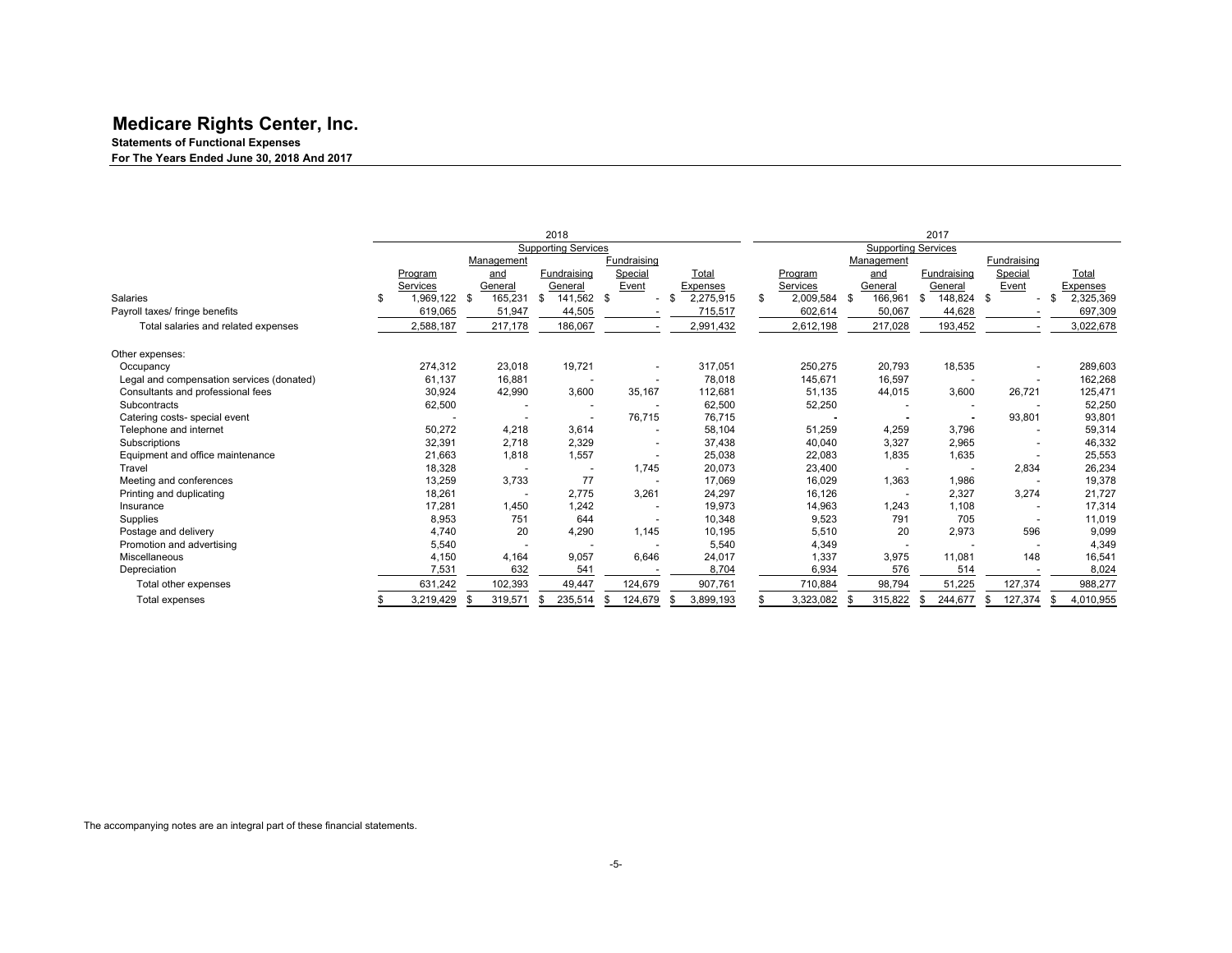# **Statements of Cash Flows**

# **For The Years Ended June 30, 2018 And 2017**

|                                                                      | 2018                  | 2017            |
|----------------------------------------------------------------------|-----------------------|-----------------|
| Cash flows from operating activities:                                |                       |                 |
| Changes in net assets                                                | \$<br>$(139, 627)$ \$ | 314,466         |
| Adjustments to reconcile changes in net assets to cash               |                       |                 |
| provided by operating activities:                                    |                       |                 |
| Depreciation expense                                                 | 8,704                 | 8,024           |
| Amortization of lease incentive                                      |                       |                 |
| Unrealized (gains) losses, net                                       | (37, 569)             | (58, 153)       |
| Change in operating assets and liabilities:                          |                       |                 |
| Decrease (increase) in contracts receivable                          | 16,723                | (151, 591)      |
| Decrease in grants and contributions receivable                      | 147,681               | 29,959          |
| (Increase) in prepaid expenses                                       | (4, 161)              | (4,661)         |
| Increase (decrease) in accounts payable and accrued expenses         | 10,358                | (101, 861)      |
| Increase (decrease) in deferred rent and lease incentive liabilities | 15,833                | (2,735)         |
| Net cash provided by operating activities                            | 17,942                | 33,448          |
| Cash flows (used in) investing activities:                           |                       |                 |
| (Increase) in investments                                            | (12, 499)             | (11, 185)       |
| Purchase of property and equipment                                   | (4,049)               | (7,694)         |
| Net cash (used in) investing activities                              | (16, 548)             | (18, 879)       |
| Net increase in cash and cash equivalents                            | 1,394                 | 14,569          |
| Cash and cash equivalents, beginning of year                         | 1,657,438             | 1,642,869       |
| Cash and cash equivalents, end of year                               | 1,658,832             | 1,657,438<br>\$ |

The accompanying notes are an integral part of this financial statement.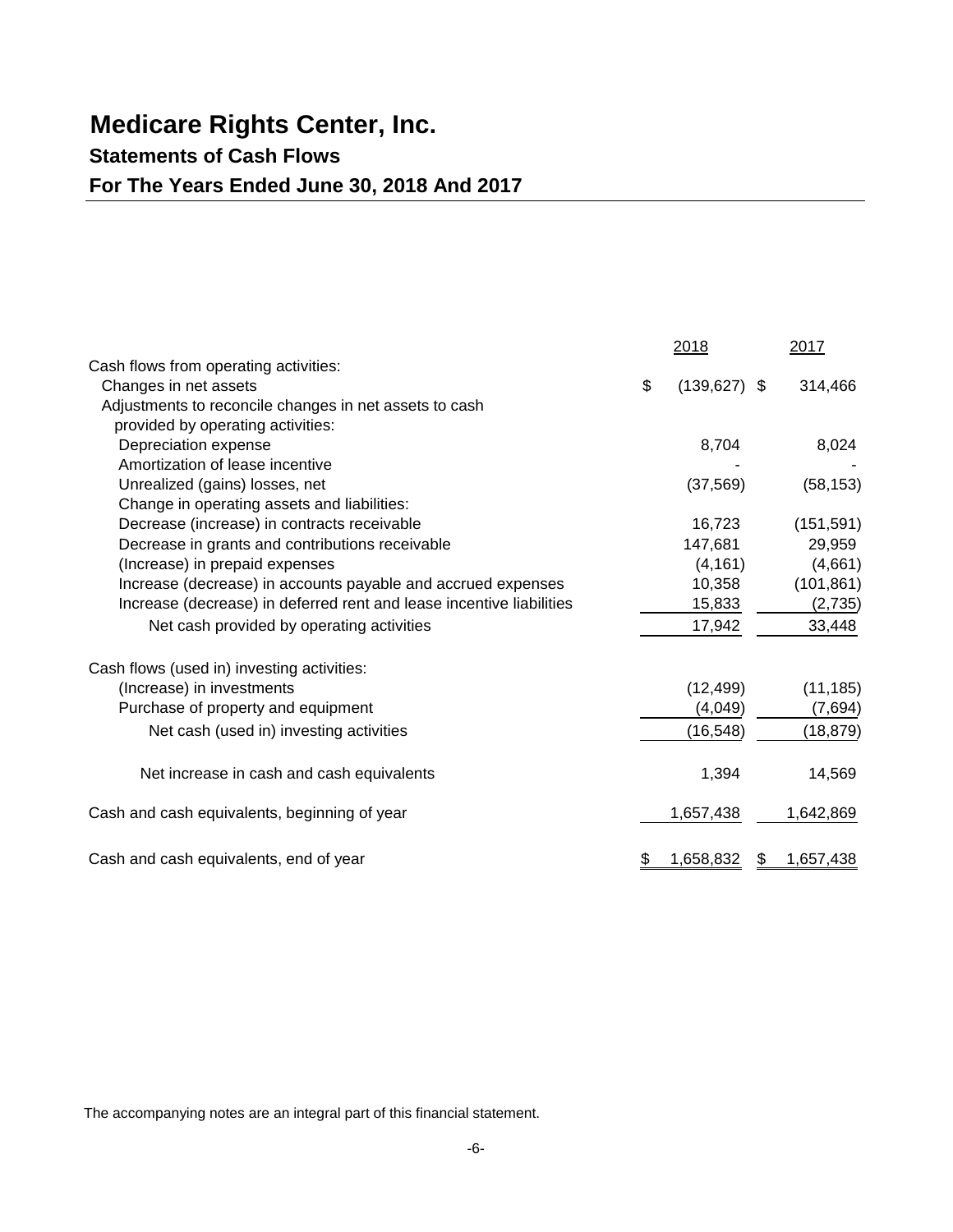# **MEDICARE RIGHTS CENTER, INC. Notes to Financial Statements June 30 2018 and 2017**

### **1. ORGANIZATION**

Medicare Rights Center, Inc. ("Medicare Rights") is a not-for-profit organization founded in 1989 to help older adults and people with disabilities get affordable health care through direct service, education, and policy work. Medicare Rights implements its goals by counseling annually thousands of Medicare consumers, caregivers, and professionals about Medicare rights and benefits through its media and education programs, hotlines, publications, professional conferences and its interactive web sites.

For Federal income tax purposes, Medicare Rights is classified as a  $501(c)(3)$ organization and is exempt under section 501 (a) of the Internal Revenue Code and a similar provision of the New York State income tax laws.

### **2. SUMMARY OF SIGNIFICANT ACCOUNTING POLICIES**

The financial statements of Medicare Rights have been prepared on the accrual basis of accounting in accordance with accounting standards generally accepted in the United States of America. The significant accounting policies are described below.

### **Sasis of Presentation**

The net assets of Medicare Rights are reported as follows:

#### Unrestricted

Unrestricted net assets are net assets that are neither permanently restricted nor temporarily restricted by donor-imposed stipulations and are available for the general operations of Medicare Rights. The net assets also include those funds that are designated for specific purposes by the Board of Directors.

The Board-designated quasi-endowment net assets include resources that have been designated by the Board of Directors to function as endowments and consist of amounts held in reserve for operating contingencies. Any portion of the quasi-endowment may be expended upon approval of the Board of Directors. The balance in Board designated net assets as of June 30, 2018 and 2017 was \$583,428 and \$533,360, respectively.

#### Temporarily Restricted

Temporarily restricted net assets include gifts of cash and other assets received with donor-imposed stipulations that will be met either by actions of Medicare Rights and/or the passage of time.

- 7-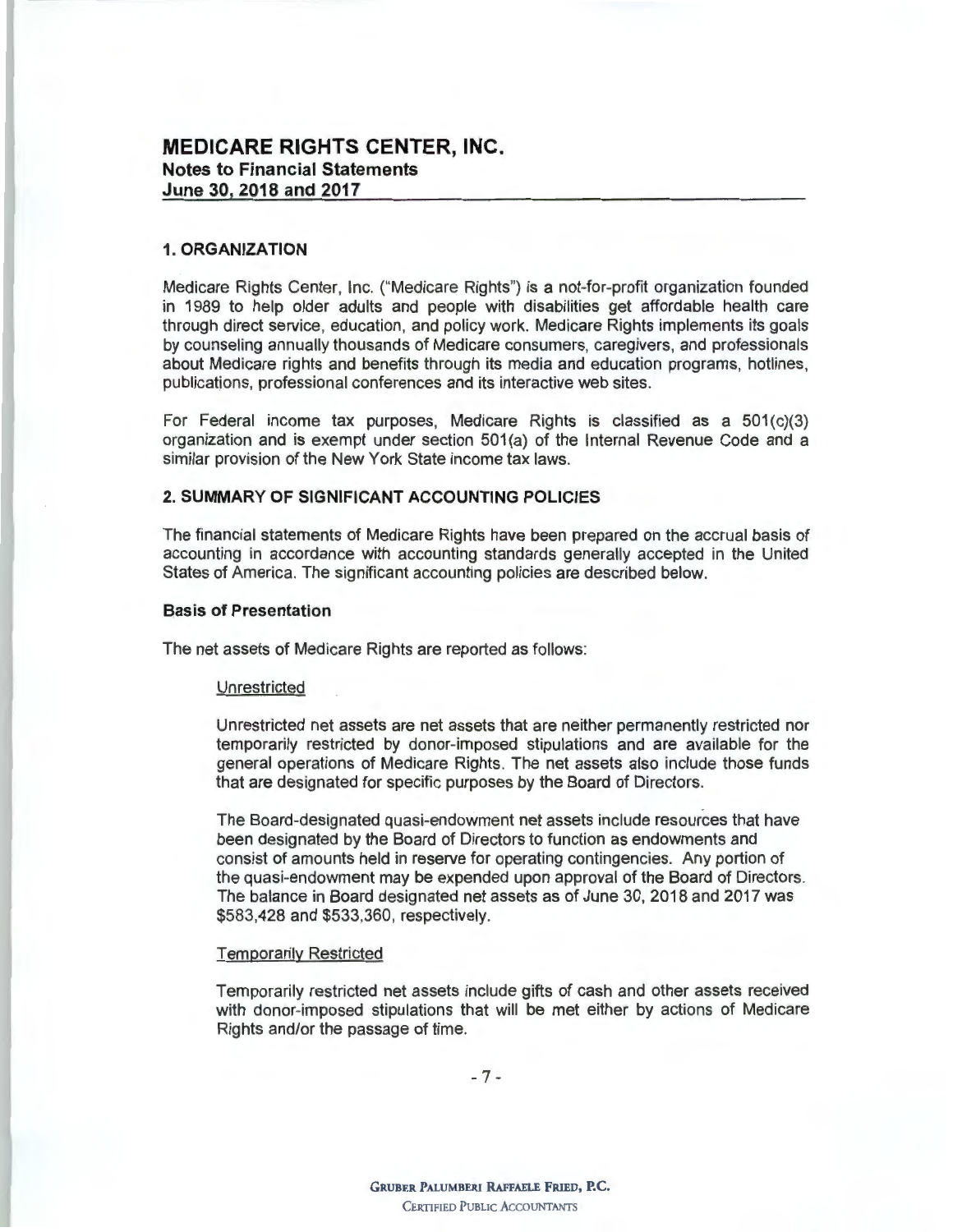# **MEDICARE RIGHTS CENTER, INC. Notes to Financial Statements June 30 2018 and 2017**

## **2. SUMMARY OF SIGNIFICANT ACCOUNTING POLICIES -continued**

Contributions with donor-imposed restrictions are reported as increases in temporarily restricted net assets and are reclassified to unrestricted net assets when purpose or time restrictions are met, and recorded in the accompanying financial statements as net assets released from restrictions.

#### Permanently Restricted

Permanently restricted net assets include funds that have been restricted by donors to be held in perpetuity. Medicare Rights did not have any permanently restricted net assets at June 30, 2018 and 2017.

#### **Cash and Cash Equivalents**

Medicare Rights considers all highly liquid debt instruments purchased with an original maturity of three months or less to be cash equivalents.

### **Fair Value of Financial Instruments**

Medicare Rights adopted guidance under ASC 820 (formerly FAS 157, Fair Value Measurements) that established a framework for measuring fair value and expanding its disclosures about fair value measurements. The standard provides a consistent definition of fair value, which focuses on an exit price between market participants in an orderly transaction. The standard also prioritizes, within the measurement of fair value, the use of market-based information over entity-specific information and establishes a three-level hierarchy for fair value measurements based on the transparency of information used in the valuation of an asset or liability as of the measurement date.

Assets and liabilities measured and reported at fair value are classified and disclosed in one of the following categories:

- Level 1 Quoted prices are available in active markets for identical assets or liabilities as of the reporting date.
- Level 2- Pricing inputs, including broker quotes, are generally those other than exchange quoted prices in active markets, which are either directly or indirectly observable as of the reporting date, and fair value is determined through the use of models or other valuation methodologies.

- 8-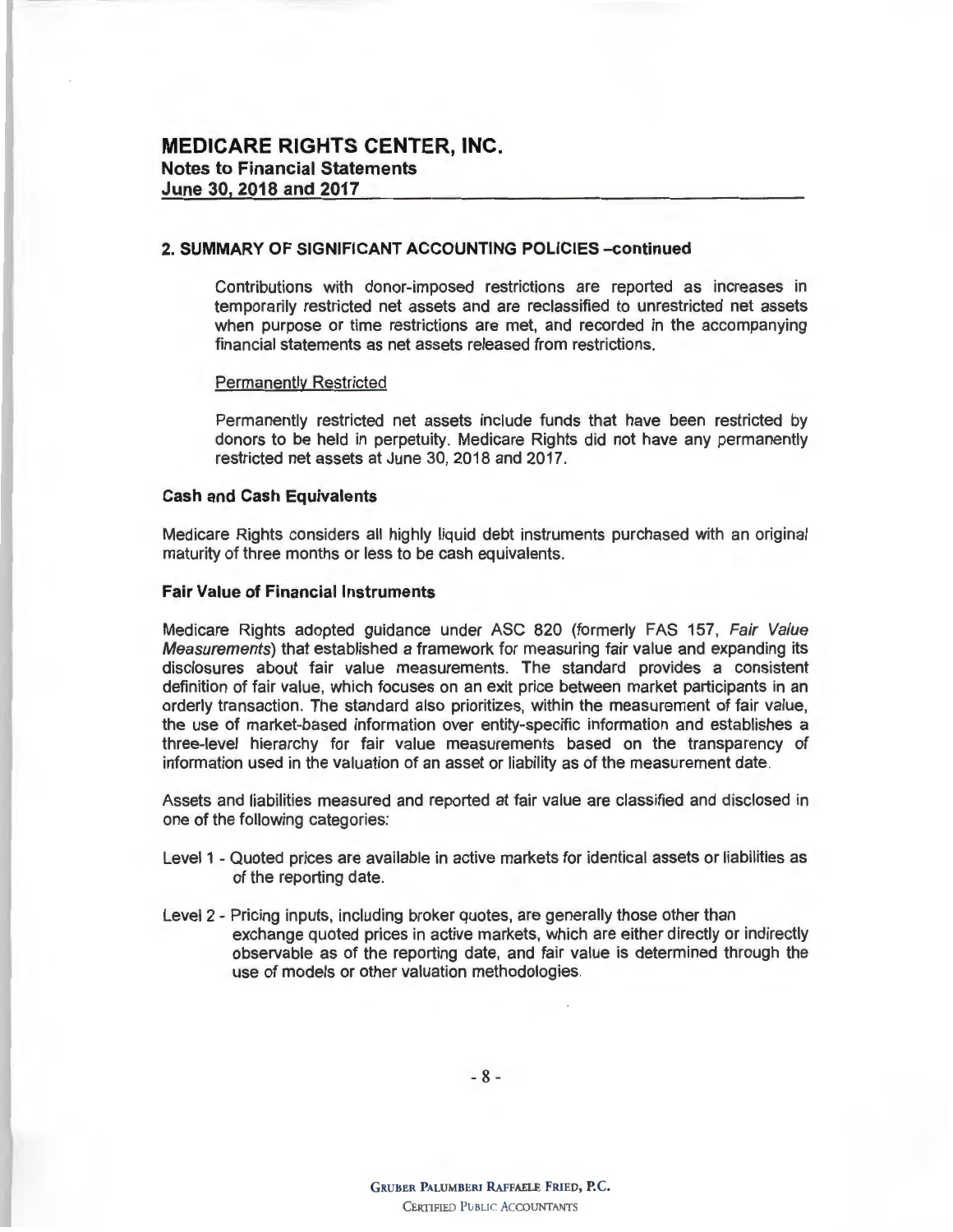# **MEDICARE RIGHTS CENTER, INC. Notes to Financial Statements June 30, 2018 and 2017**

### **2. SUMMARY OF SIGNIFICANT ACCOUNTING POLICIES- continued**

Level 3 - Pricing inputs are unobservable for the assets or liability and includes situations where there is little (if any) market activity for the assets or liability. The inputs into the determination of fair value require significant management judgment or estimation. Investments that are included in this category generally include privately held investments and partnership interests.

#### **Grants and Contributions**

Medicare Rights records contributions and grants, both cash and in-kind, when an unconditional promise to give such assets is received from a donor. Contributions and grants are recorded at the fair market value of the assets received and are classified as either unrestricted, temporarily restricted, or permanently restricted, depending on whether the donor has imposed a restriction on the use of such assets.

Contributions and grants receivable that are expected to be collected in future years are recorded at the present value of their estimated future cash flows. The discounts on these amounts are computed using a risk-free interest rate determined in the year in which the contribution originates. Amortization of the discount is included in contribution revenue.

Medicare Rights evaluates its contributions and grants receivable to determine if any has become uncollectible. As of June 30, 2018 and 2017, Medicare Rights had no allowance for bad debt.

### **Contract Revenue**

Revenue from government and other contracts is recognized when reimbursable expenses are incurred under the terms of the respective contracts. Contract payments in excess of qualified expenses are accounted for as contract advances.

#### **Donated Services**

Donated services are recognized as contributions if the services (a) create or enhance nonfinancial assets or (b) require specialized skills, are performed by people with those skills, and would otherwise be purchased by the organization.

- 9 -

GRUBER PALUMBERI RAFFA ILE FRIJED, P.C. CERTIFIED PUBLIC ACCOUNTANTS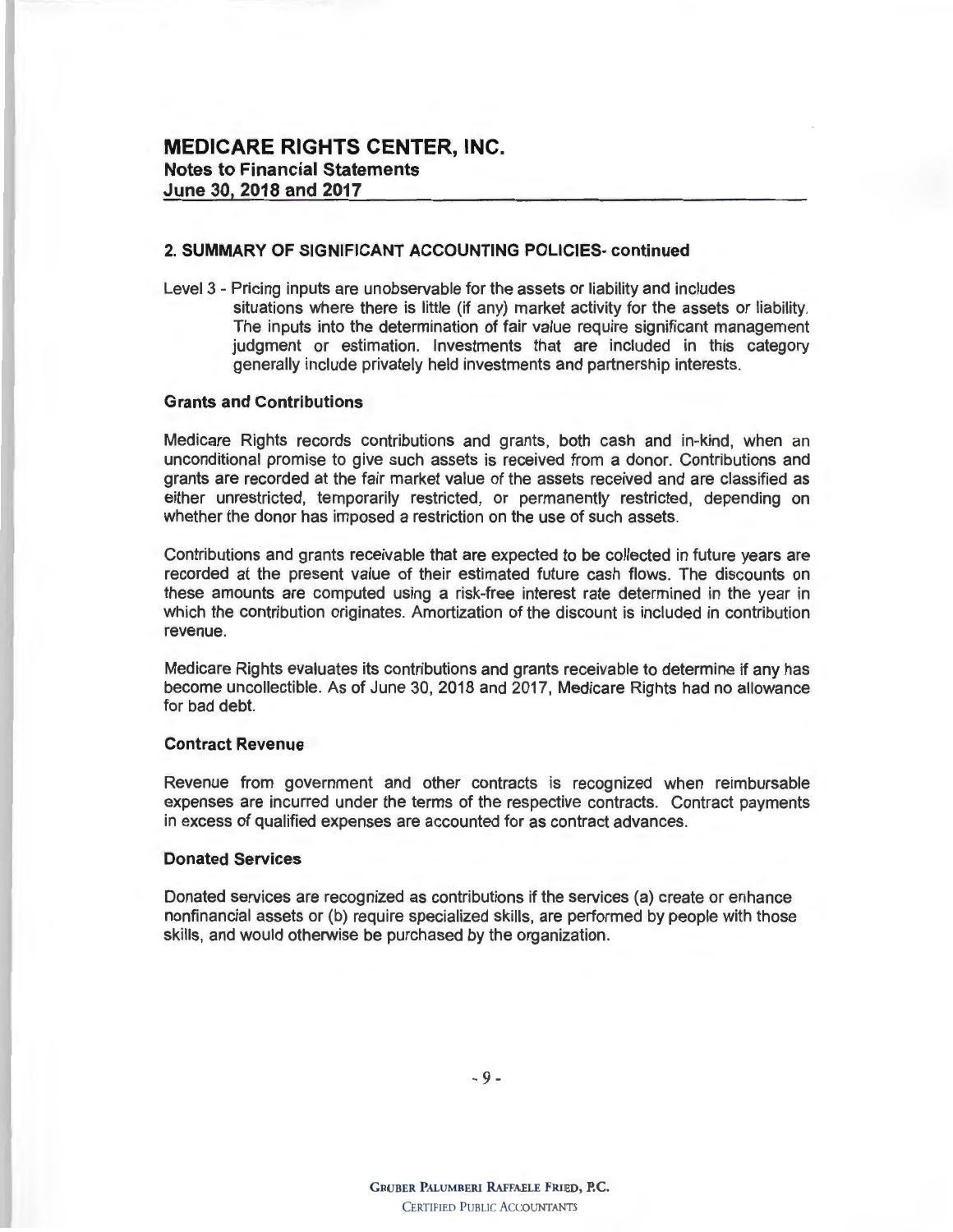# **MEDICARE RIGHTS CENTER, INC.**

**Notes to Financial Statements June 30, 2018 and 2017** 

# **2. SUMMARY OF SIGNIFICANT ACCOUNTING POLICIES- continued**

#### **Property and Equipment**

Donated assets are valued at fair market value as of the date of donation. All other furniture, equipment and leasehold improvements are valued at cost. Depreciation of property and equipment is provided on the straight-line method over the expected useful lives of the assets as follows:

| Furniture and equipment | 5 years  |
|-------------------------|----------|
| Computers and software  | 5 years  |
| Leasehold improvements  | 10 years |

#### **Functional Expense Allocations**

The costs of providing the various programs and other activities of Medicare Rights have been summarized on a functional basis in the accompanying statements of activities. Accordingly, certain costs have been allocated among the programs and supporting service benefited. Such allocations are determined by management in accordance with grant provisions and/or other equitable basis.

#### **Income Taxes**

Medicare Rights has adopted Accounting Standards Codification ("ASC") 740 "Income Taxes." ASC 740 requires that a tax position be recognized or derecognized based on a "more likely than not" threshold. This applies to positions taken or expected to be taken in a tax return. The adoption of this guidance did not have an impact on Medicare Rights' financial statements, as management believes that there are no uncertain tax positions within its financial statements. Medicare Rights has processes presently in place to ensure the maintenance of its tax-exempt status; to identify and report unrelated income; determine its filing and tax obligations in jurisdictions for which it was nexus; and to review other matters that may be considered tax positions.

Medicare Rights' Form 990, Return of Organization Exempt from Income Taxes, for the years ending June 30, 2015, 2016 and 2017 are subject to examination by the IRS, generally for three years after they were filed.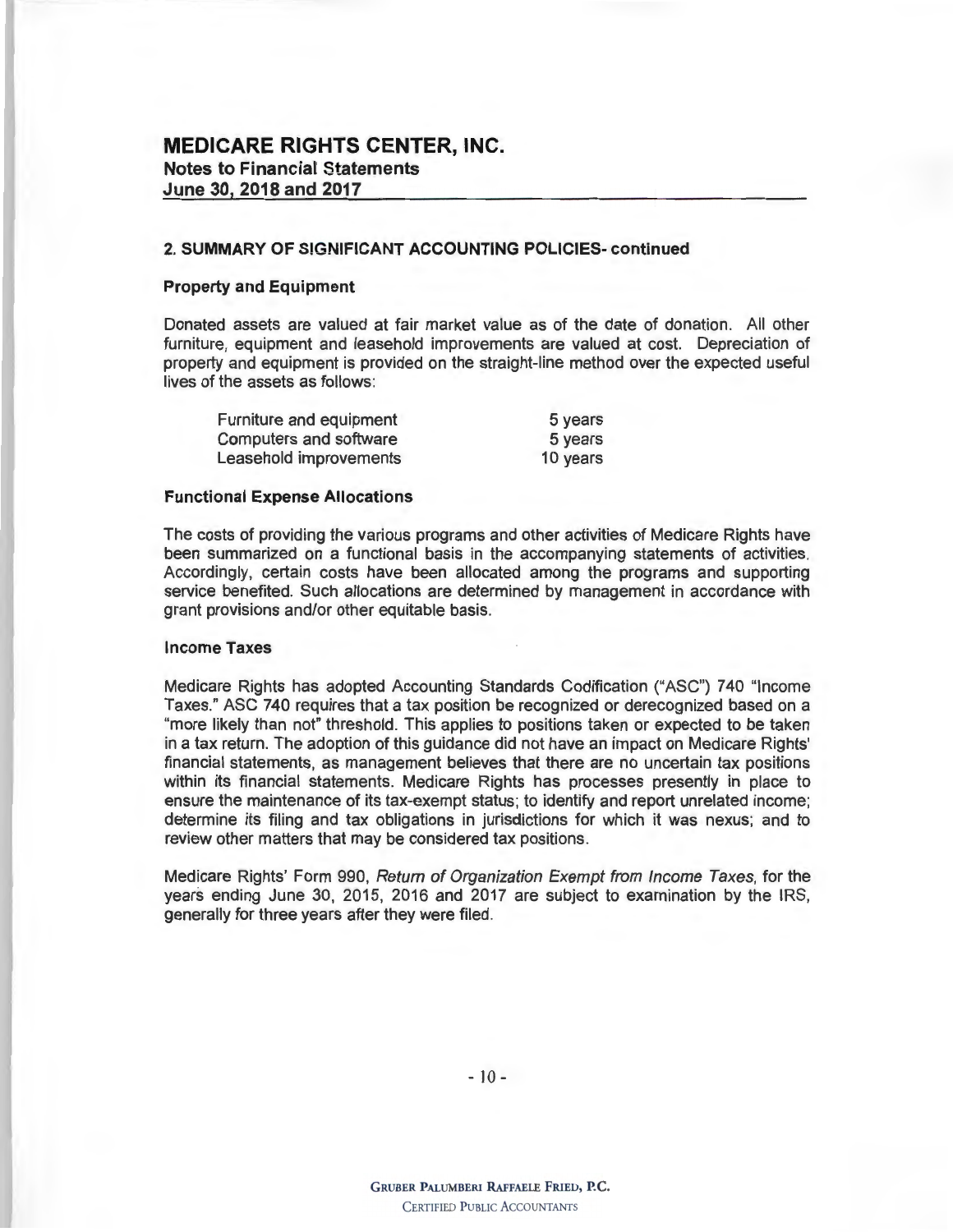# **MEDICARE RIGHTS CENTER, INC.**

**Notes to Financial Statements June 30 2018 and 2017** 

## **2. SUMMARY OF SIGNIFICANT ACCOUNTING POLICIES- continued**

### **Concentrations of Credit Risk**

Financial instruments that potentially subject the Medicare Rights to concentrations of credit risk consist primarily of cash and cash equivalents. Medicare Rights maintains cash and cash equivalent balances in various bank accounts that, at times, may exceed federally insured limits. Medicare Rights' cash accounts were placed with high credit quality financial institutions. Medicare Rights has not experienced, nor does it anticipate, any losses in such accounts. At June 30, 2018 and 2017, Medicare Rights maintained cash balances in excess of the Federal Deposit Insurance Corporation limit by \$1,103,635 and \$1,102,691, respectively.

#### **Use of Estimates**

The preparation of financial statements in conformity with accounting principles generally accepted in the United States of America requires the use of estimates and assumptions that affect the reported amounts of assets and liabilities, disclosure of contingent assets and liabilities at the date of the financial statements, and the reported amounts of revenues and expenses during the reporting period. Actual results could differ from those estimates.

### **New Authoritative Pronouncements**

In May 2014, the Financial Accounting Standards Board ("FASB") issued Accounting Standards Update ("ASU") No. 2014-09, Revenue from Contracts with Customers (Topic 606) and Other Assets and Deferred Costs - Contracts with Customers (Subtopic 340- 40). This ASU implements a single framework for revenue recognition ensuring that revenue is recognized in a manner which reflects the consideration to which the entity expects to be entitled to in exchange for goods and services. The ASU is effective for fiscal years beginning after December 15, 2018. Medicare Rights is evaluating the impact on the organization's financial statements.

In August 2016, the FASB issued ASU 2016-14, Presentation of Financial Statements for Not-for-Profit Entities. The ASU amends the financial reporting requirements in Topic 958, Not-for-Profit Entities. Changes include revisions to the classification of net assets and expanded liquidity disclosures. The ASU is effective for fiscal years beginning after December 15, 2017 with early adoption permissible. Medicare Rights is evaluating the impact of the new standard on the organization's financial statements.

In February 2016, the FASB issued ASU No. 2016-02, Leases (Topic 842). The new ASU establishes a right-of-use (''ROU") model that requires a lessee to record a ROU asset and a lease liability on the balance sheet for all leases with terms longer than 12

- 11 -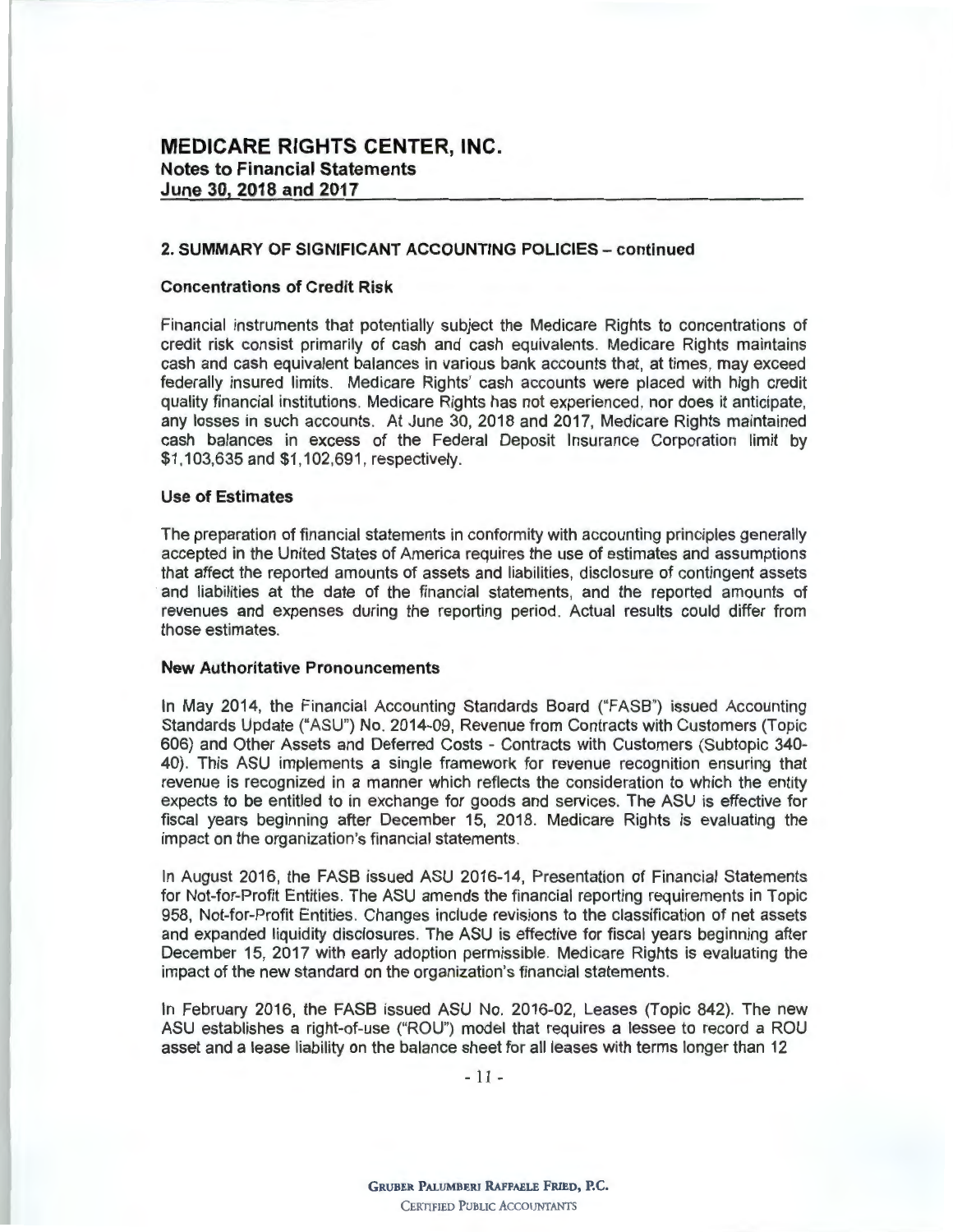# **MEDICARE RIGHTS CENTER, INC. Notes to Financial Statements**

**June 30, 2018 and 2017** 

# **2. SUMMARY OF SIGNIFICANT ACCOUNTING POLICIES- continued**

months. The ASU is effective for fiscal years beginning after December 15, 2019 with early adoption permissible. Medicare Rights is evaluating the impact of the new standard on the organization's financial statements.

### **3. GRANTS AND CONTRIBUTIONS RECEIVABLE**

Grants and contributions receivable at June 30, 2018 and 2017 consisted of current and multiyear promises to give which are collectible as follows:

|                  | 2018     | 2017 |           |  |  |
|------------------|----------|------|-----------|--|--|
| One year or less | \$72,775 |      | \$220,456 |  |  |

# **4. INVESTMENTS**

Investments at fair value held by the League at June 30, 2018 and 2017 consisted of the following:

|                          |         | 2018          | 2017      |               |  |  |
|--------------------------|---------|---------------|-----------|---------------|--|--|
|                          | Cost    | <b>Market</b> | Cost      | <b>Market</b> |  |  |
| Manage mutual funds      | 450,000 | \$583,428     | \$450,000 | \$533,360     |  |  |
| <b>Total investments</b> | 450,000 | \$583,428     | \$450,000 | \$533,360     |  |  |

The following table summarizes investments by fair value hierarchy levels as of June 30, 2018:

|                     | 2018               |                   |                          |           |  |  |  |  |  |  |  |  |
|---------------------|--------------------|-------------------|--------------------------|-----------|--|--|--|--|--|--|--|--|
|                     | Level <sup>4</sup> | ∟evel 2           | Level 3                  | ™otal     |  |  |  |  |  |  |  |  |
| Manage mutual funds | 583,428            | $\equiv$          | $\rightarrow$            | \$583,428 |  |  |  |  |  |  |  |  |
|                     | 583,428<br>---     | ------<br><br>. . | $\overline{\phantom{0}}$ | \$583,428 |  |  |  |  |  |  |  |  |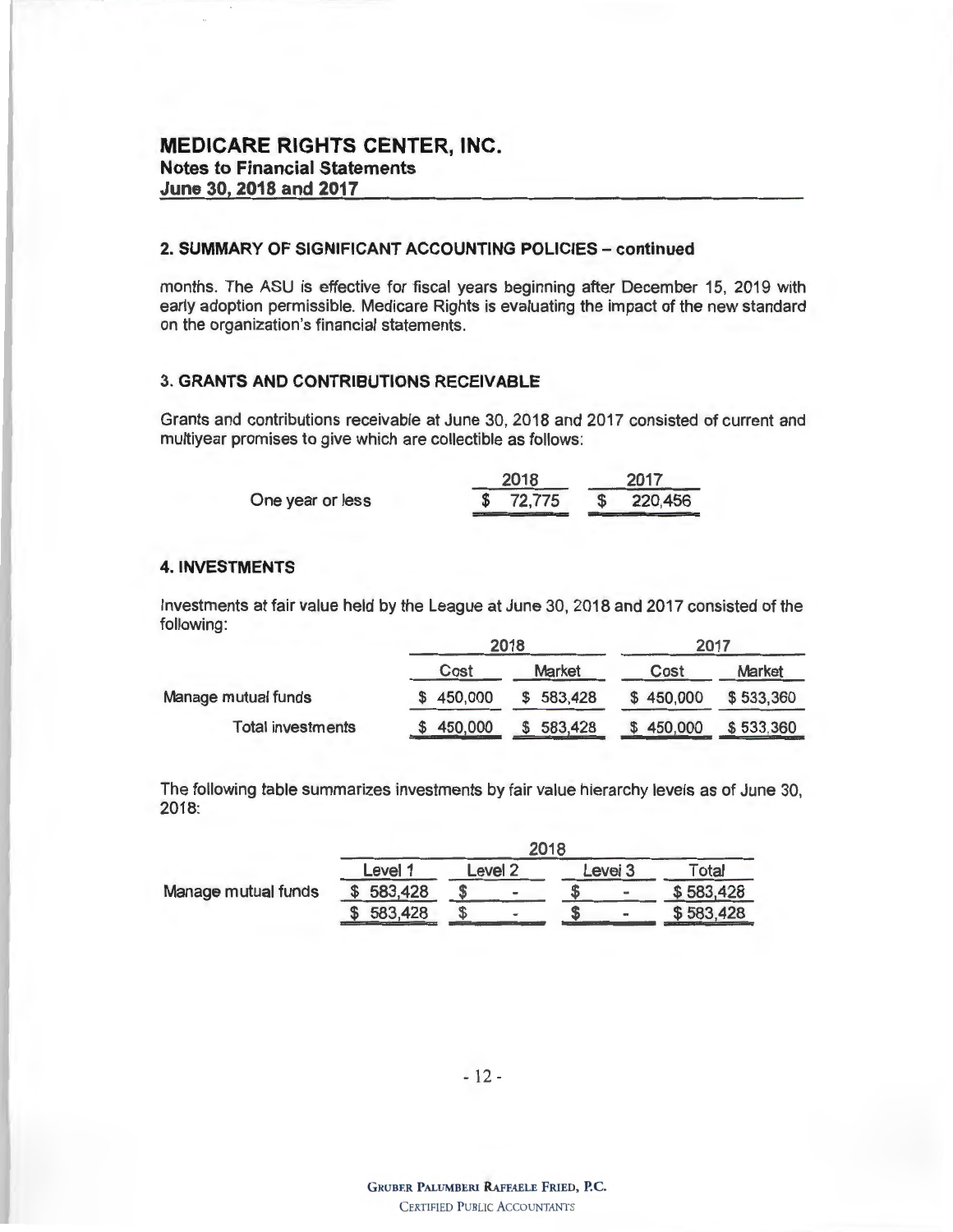# **MEDICARE RIGHTS CENTER, INC. Notes to Financial Statements June 30, 2018 and 2017**

### **4. INVESTMENTS- continued**

The following table summarizes investments by fair value hierarchy levels as of June 30, 2017:

|                     |           |                | 2017 |                |           |
|---------------------|-----------|----------------|------|----------------|-----------|
|                     | Level 1   | Level 2        |      | Level 3        | Total     |
| Manage mutual funds | \$533,360 | $\blacksquare$ |      | $\blacksquare$ | \$533,360 |
|                     | 533,360   | $\overline{a}$ |      | $\blacksquare$ | \$533,360 |

Investment income for the years ended June 30, 2018 and 2017 consists of:

|                                   | 2018   | 2017   |
|-----------------------------------|--------|--------|
| <b>Dividends</b>                  | 12,255 | 11,185 |
| Short-term capital gains (losses) | 244    |        |
| Unrealized gains (losses), Net    | 37,569 | 58,153 |
| Total                             | 50,068 | 69,338 |

Investment income is reported in the statement of activities and did not incur investment related expenses. Medicare Rights had no investments as of June 30, 2018 and 2017.

## **5. PROPERTY AND EQUIPMENT, NET**

A summary of property and equipment at June 30, 2018 and 2017 are as follows:

|                                | June 30, 2018 | June 30, 2017 |
|--------------------------------|---------------|---------------|
| Furniture and equipment        | \$<br>577,621 | \$<br>577,621 |
| Computers                      | 372,250       | 368,201       |
| Leasehold improvements         | 59,938        | 59,938        |
| Software                       | 68,746        | 68,746        |
|                                | 1,078,555     | 1,074,506     |
| Less: accumulated depreciation | (1,054,572)   | (1,045,868)   |
| Total                          | 23,983        | 28,638        |

Depreciation and amortization for the years ended June 30, 2018 and 2017 amounted to \$8,704 and \$8,024, respectively.

- 13 -

GRUBER PALUMBERI RAFFAELE FRIED, P.C. CERTIFIED PUBLIC ACCOUNTANTS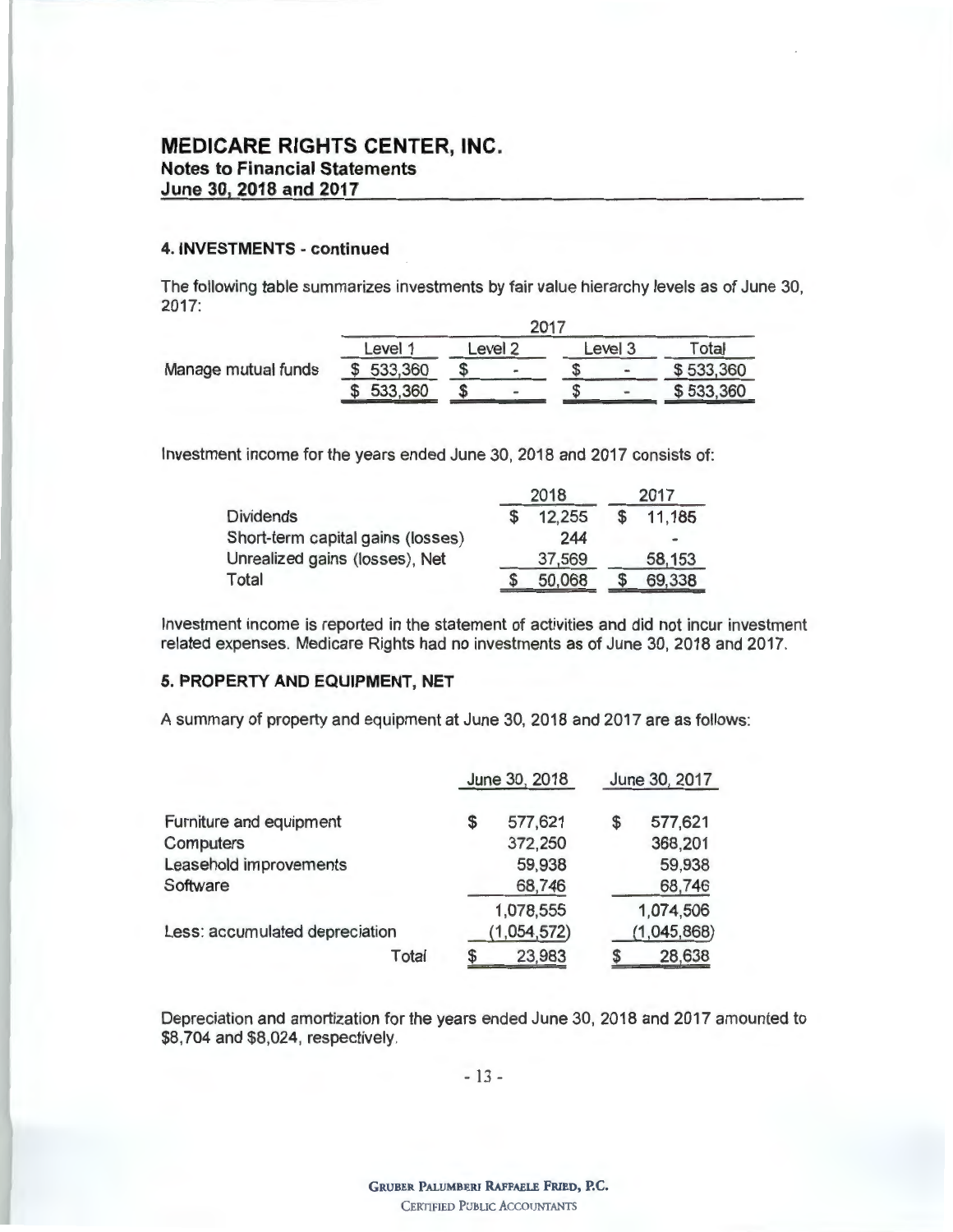# **7. LINE OF CREDIT**

Medicare Rights currently has a line of credit up to \$500,000 with a financial services institution. The line of credit is secured by Medicare Rights' business assets excluding New York City capital equipment fund. Interest is payable monthly and the line bears interest at a rate equal to the greatest of 3% in excess of LIBOR or the bank's prime rate, as defined in the master promissory note. At June 30, 2018, the Interest rate was 5.26%. The line of credit renews annually. The agreement subsequently renewed on June 27, 2018 with a maturity date of July 1, 2019.

As of June 30, 2018 and 2017 there were no borrowings under the line of credit and no interest expense incurred.

# **8. RETIREMENT PLAN**

Medicare Rights entered into a tax-deferred annuity plan qualified under Section 403(b) of the Internal Revenue Code effective August 17, 1995. The plan was established providing for only salary deferrals by Medicare Rights employees, as of their date of hire, in one or more funding vehicles available to participants. Effective January 1, 2000, a discretionary employer matching contribution was added to the plan. Employees become eligible for employer matching contributions once they have completed one year of service. Employer contributions made by Medicare Rights totaled \$81,088 and \$71,066 for the years ended June 30, 2018 and 2017, respectively.

# **9. DONATED SERVICES**

The value of donated services included as grants and contributions in the financial statements and the corresponding expenses for the years ended June 30, 2018 and 2017 are:

|                       | 2018 |        | 2017      |  |  |
|-----------------------|------|--------|-----------|--|--|
| <b>Legal Services</b> |      | 78,018 | \$220,456 |  |  |

# **10. TEMPORARILY RESTRICTED NET ASSETS**

Temporarily restricted net assets are available to satisfy the following program restrictions at June 30, 2018 and 2017: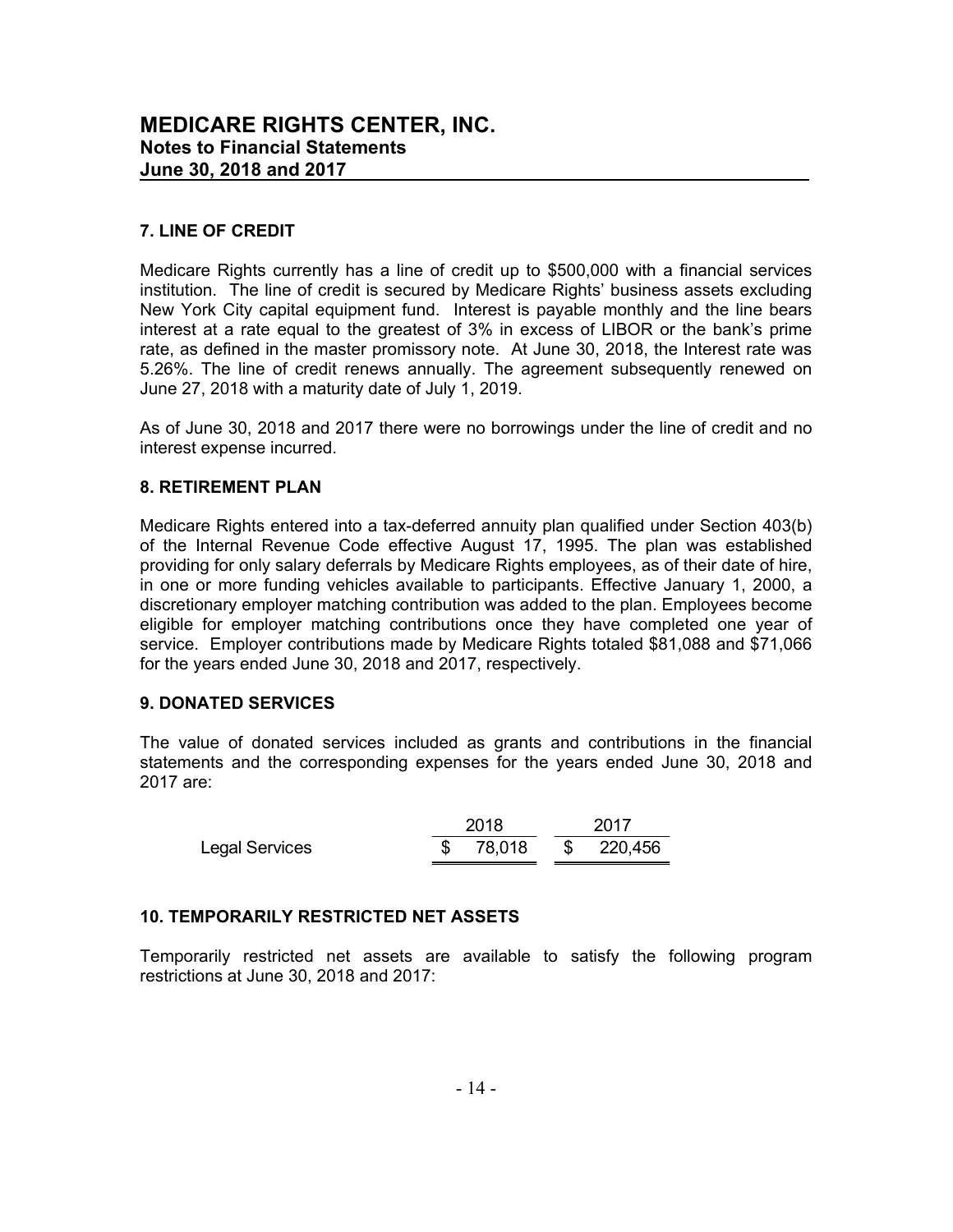# **MEDICARE RIGHTS CENTER, INC.**

#### **Notes to Financial Statements June 30 2018 and 2017**

|                        |    | June 30, 2017 | Contributions   |    | <b>Net Assets</b><br>Released from<br><b>Restrictions</b>        |    | June 30, 2018 |
|------------------------|----|---------------|-----------------|----|------------------------------------------------------------------|----|---------------|
| <b>Time restricted</b> | \$ | 37,500        | \$<br>80,000    | \$ | (100,000)                                                        | \$ | 17,500        |
| Purpose restricted     |    | 511,896       | 581,946         |    | (866, 015)                                                       |    | 227,827       |
|                        | S  | 549,396       | \$<br>661,946   | S  | (966, 015)                                                       | S. | 245,327       |
|                        |    |               | Contributions   |    | <b>Net Assets</b><br><b>Released from</b><br><b>Restrictions</b> |    | June 30, 2017 |
| <b>Time restricted</b> | \$ | June 30, 2016 | \$<br>106,000   | \$ | (68, 500)                                                        | \$ | 37,500        |
| Purpose restricted     |    | 567,920       | 1,077,223       |    | (1, 133, 247)                                                    |    | 511,896       |
|                        |    | 567,920       | \$<br>1,183,223 | S  | (1, 201, 747)                                                    | S  | 549,396       |

# **11. COMMITMENTS**

On July 12, 2017 Medicare Rights entered into a ten year renewal lease agreement including a temporary month to month rent agreement during office renovations for the New York City office, commencing on the Extension Commencement Date and expiring on the last day of the calendar month in which the tenth anniversary of the Extension Commencement Date occurs. Part of the renewal agreement, Medicare Rights relinquished part of the office space back to the Landlord. Also, the New York City office space as part of the agreement, the Landlord will make approximately \$76,870 in leasehold improvements. During the renovations, the rental payments continues on a month to month basis until the completion of the Landlord's leasehold improvements.

The lease commenced on November 20, 2017 once the renovations were completed and will run through November 30, 2027. Rent expense is recognized on a straight-line basis over the life of the lease. Any expense recognized in excess of scheduled payments will be reflected as deferred rent liability. The value of the lease incentive will be amortized over the life of the lease. Medicare Rights records the proceeds as a deferred lease incentive liability and amortizes the liability as a reduction in rent expenses over the base term of the lease. As of June 30, 2018, the deferred rent and lease incentive liabilities amounted to \$15,833.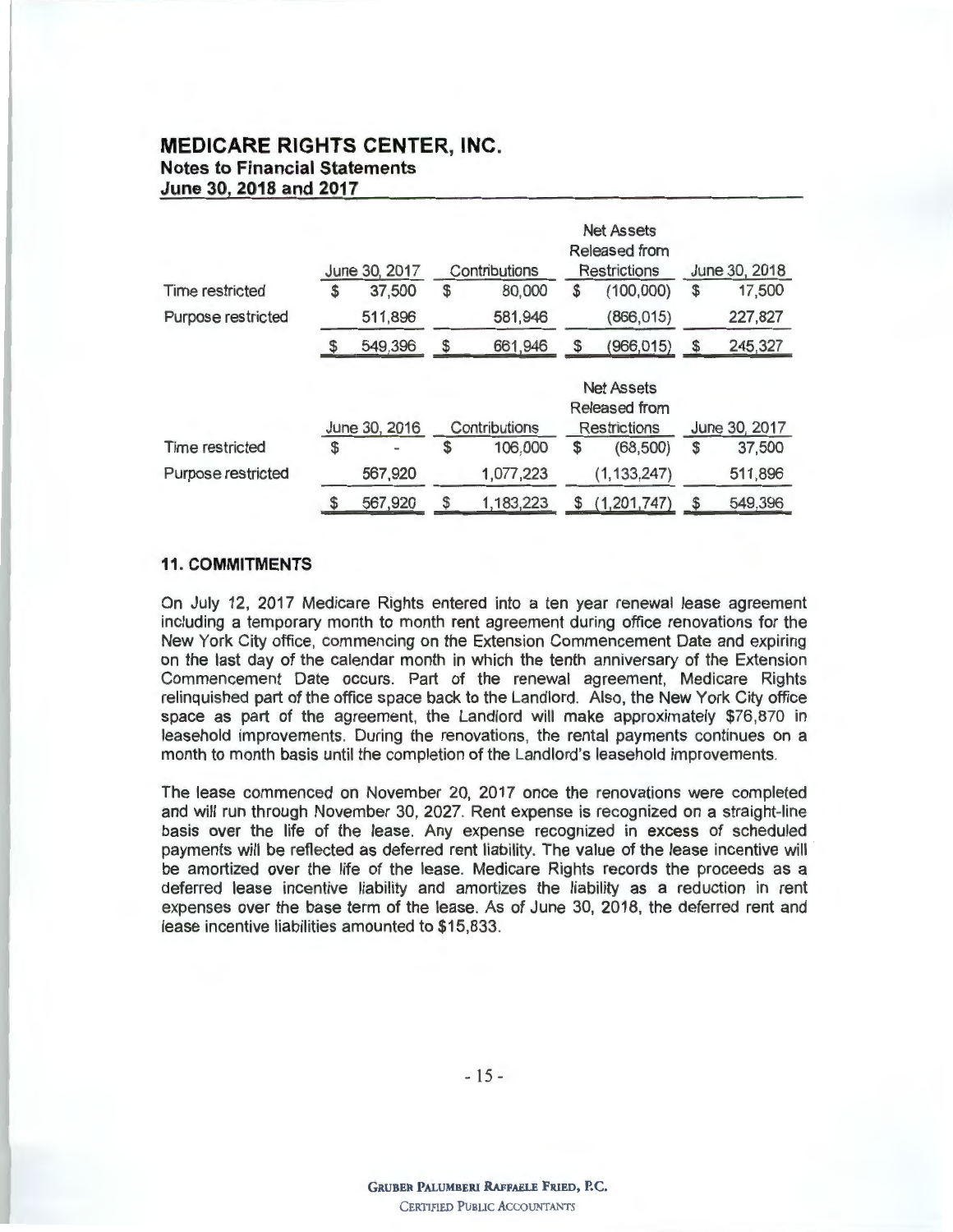# **MEDICARE RIGHTS CENTER, INC. Notes to Financial Statements June 30 2018 and 2017**

#### **11. COMMITMENTS - ·continued**

Minimum future rental payments pursuant to the lease amounted to the following as of June 30, 2018:

| Year ending June 30, | 2019       | S | 272,182   |
|----------------------|------------|---|-----------|
|                      | 2020       |   | 277,628   |
|                      | 2021       |   | 283,180   |
|                      | 2022       |   | 288,844   |
|                      | Thereafter |   | 1,747,197 |
|                      | Total      |   | 2,869,030 |

Base rent expense recognized under the lease for the years ended June 30, 2018 and 2017 amounted to \$266,200 and \$216,858, respectively.

Washington D.C. office - one year lease was expired on December 31, 2017. October 2, 2017, Medicare Rights renewed its DC Office operating lease in the monthly amount of \$1,359 commencing on January 1, 2018. The lease agreement for the DC office expired on December 31 , 2018. Effective January 1, 2019, the lease is on a month to month basis until the new lease signed. For the years ended June 30, 2018 and 2017, the base rent expense recognized under the lease amounted to \$16,308 and \$14,052.

#### **12. ENDOWMENT**

During the year ended June 30, 2010, Medicare Rights adopted FASB Staff Position No. 117-1 , "Endowments of Not-for-Profit Organizations." MRC's endowment consists of one individual fund established for Board-approved expenditures as described in Note 2. Its endowment consists of funds designated by the Board of Directors to function as endowments. As required by US GAAP, net assets associated with endowment funds, including funds designated by the Board of Directors to function as endowments, are classified and reported based on the existence or absence of donor-imposed restrictions.